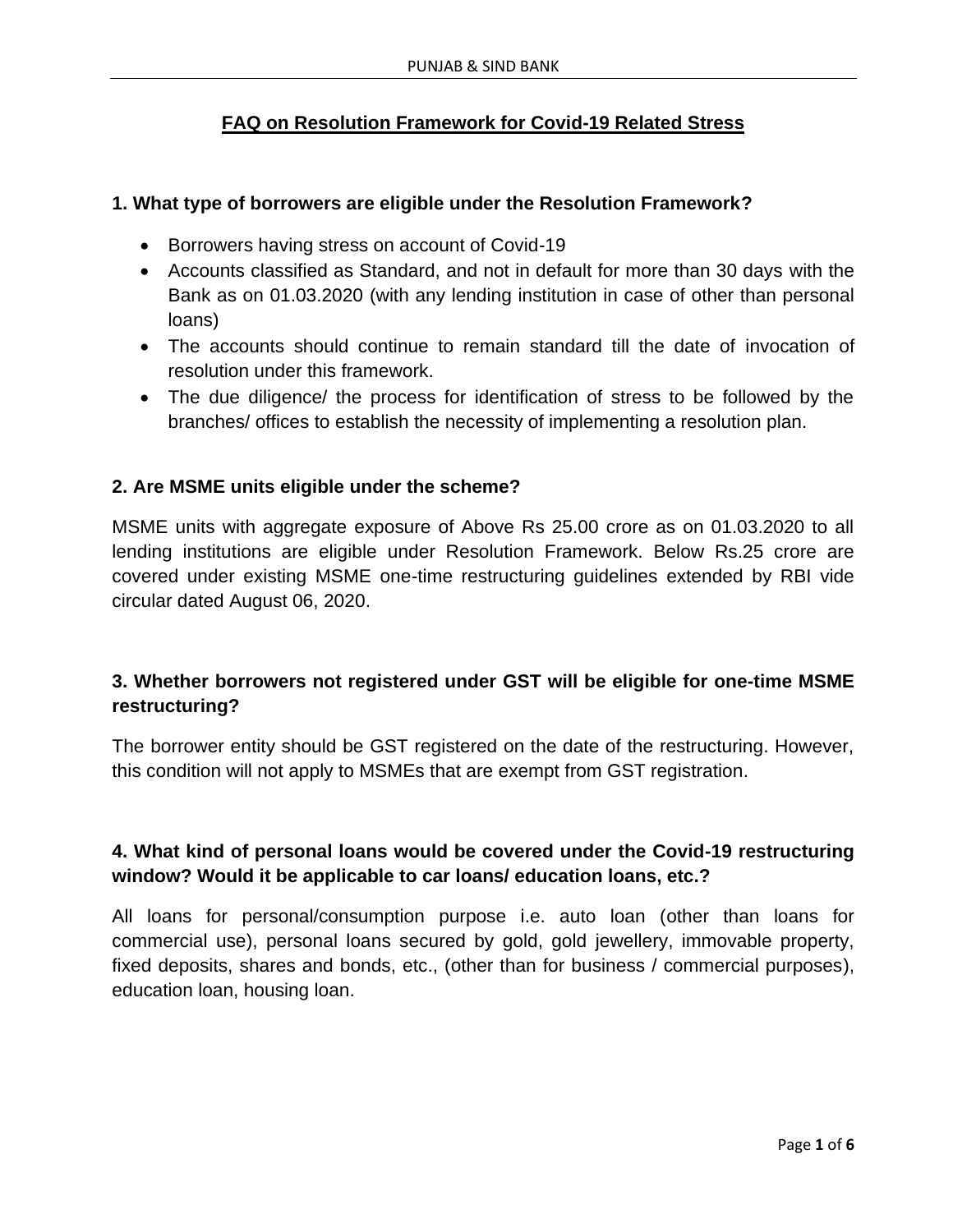## **5. Who are not eligible borrowers for resolution plan under this framework?**

Lending Institutions to financials Service Providers (NBFCs), Lending institutions to Central and State governments, Local government Bodies, Body corporates established by act of Parliament and Housing Finance Companies.

# **6. Under what circumstances or with what underlying motive is the Resolution framework applicable?**

a. Any borrower, whose ability to service loan/credit facilities has been affected because of the COVID disruption may be covered by the Framework.

b. Borrowers have to submit specific reason for disruption due to covid.

c. Those who had credit weakness/deterioration in credit prior to the beginning of the crisis will not be eligible under this scheme however they may be restructured under the Prudential Framework guidelines which entails downgradation as part of loan reconstruction process.

# **7. Whether processing/ other charges are applicable for the borrowers who opt for the Resolution Plan?**

Nil processing fees. However, all other applicable charges (out of pocket expenses) to be collected as per extant guidelines. In case additional funding is involved as part of resolution plan, processing charges will be as per existing norms.

## **8. Whom to approach for availing relief under the package?**

Concerned branch from where existing facilities are availed.

## **9. Is it applicable to both term loans as well as working capital facilities?**

Yes.

## **10. Borrowers who did not avail the moratorium benefits, will they be eligible?**

Yes, if all the remaining conditions are fulfilled and they are able to demonstrate stress on account of covid.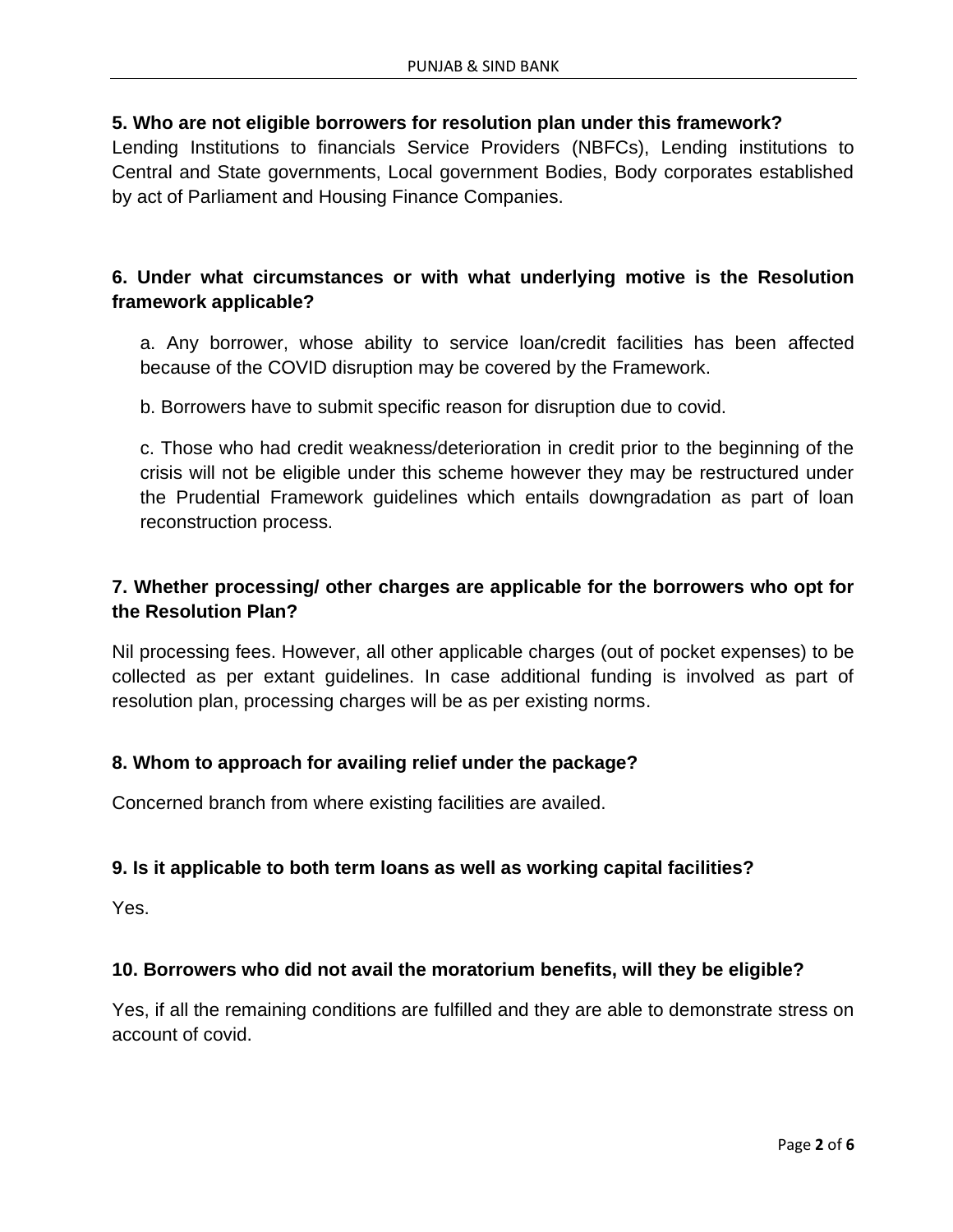## **11. When to approach the Banks for restructuring of loans?**

The resolution under this framework is to be invoked not later than 31.12.2020. Hence borrowers must approach the lenders early to enable them to take a decision and frame the resolution package.

## **12. What is a Resolution Plan**

Resolution Plan is a modification in terms of the loan so as to make the loan serviceable. It may include:

- capitalization of interest
- allowing extension of the residual tenor of the loan by period not more than 2 years with or without moratorium:
- sanctioning of additional credit facilities if found necessary to address financial stress;
- change in terms of security
- infusion of capital by the borrower
- conversion of debt into instruments such as equity, debentures etc.

#### **13. What are the benefits of restructuring?**

Based on the Techno-Economic viability of the unit, Restructuring process normally involves modification of terms of the advance which would generally include amongst others alteration of repayment period, Rephasing / Rescheduling the repayment in case of an outstanding term loan with or without change in balance repayment period/ installments, Rescheduling the payment of interest outstanding, Fresh finance, if envisaged as per restructuring plan.

## **14. What is the meaning of "invocation" of a Resolution Plan (RP)?**

Personal loans:- The borrower and lender should agree to proceed with RP. The date on which the borrower and lender agree to proceed with the RP shall be the date of "invocation".

Other Loans:- If there are multiple lending institutions with exposure to the borrower, the resolution process shall be treated as invoked in respect of any borrower if lending institutions representing 75 per cent by value of the total outstanding credit facilities (fund based as well non fund based) and not less than 60 per cent of lending institutions by number agree to invoke the same.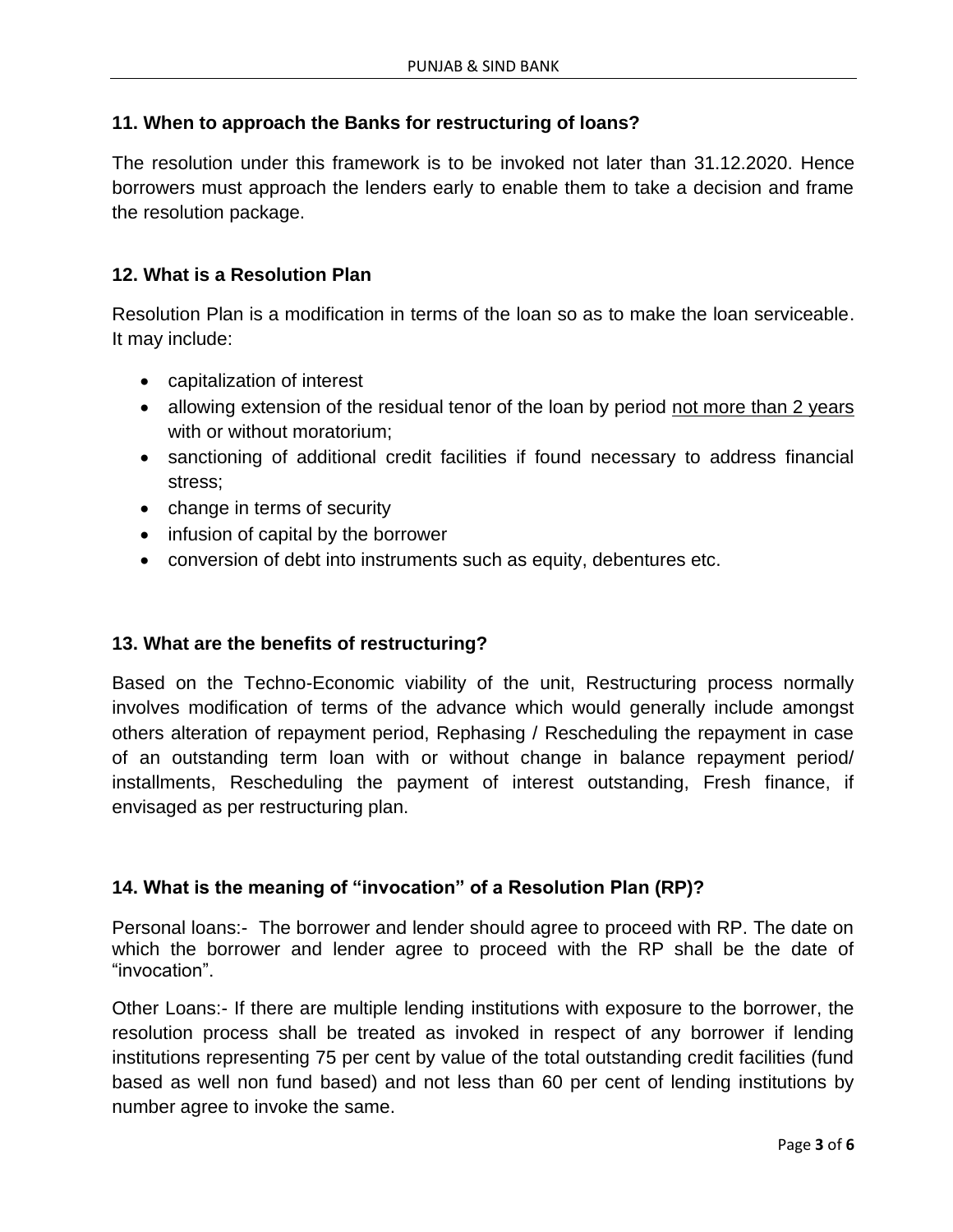## **15. When will the Resolution process be treated as lapsed?**

In cases where the resolution process has been invoked but lending institutions representing not less than 75 per cent by value of the total outstanding credit facilities (fund based as well non-fund based) and not less than 60 per cent of lending institutions by number, do not sign the ICA within 30 days from the invocation, the invocation will be treated as lapsed. In respect of such borrowers, the resolution process cannot be invoked again under this framework. Further if the resolution plan is not implemented within 90 days (For personal loans)/ 180days (Other Loans) of invocation, it shall be governed by the Prudential Framework.

## **16. One of the measures is providing a moratorium on loan repayment. Will this moratorium be a part of the existing moratorium facility provided to borrowers?**

The resolution framework notification provides that in cases where moratorium is granted to eligible borrowers, such moratorium shall be subject to a ceiling of 2 years. It is to be noted that the resolution under this framework is independent of any moratorium or other relief provided to the borrowers under other frameworks introduced by the RBI. Hence, the above-mentioned period of 2 years shall be in addition to the earlier moratorium (Pre Covid and related to Covid regulatory forbearance from 1st March to August 31, 2020) granted to the borrowers. The earlier moratorium is not to be included in this period of 2 years.

## **17. What is the timeline for signing ICA?**

30 days from the date of invocation (last date is 31/12/2020). If ICA is not signed within the stipulated time the invocation will deemed to be lapsed. In respect of such borrowers, the resolution process cannot be invoked again under this framework.

## **18. Are there any other preconditions in case of large borrowers?**

- Aggregate exposure of Rs 100 crores or more Independent credit evaluation (ICE) by a credit rating agency (CRA) authorized by the RBI to be carried out.
- Aggregate exposure of Rs 1500 crores or more- the RP shall be subject to vetting by the expert committee.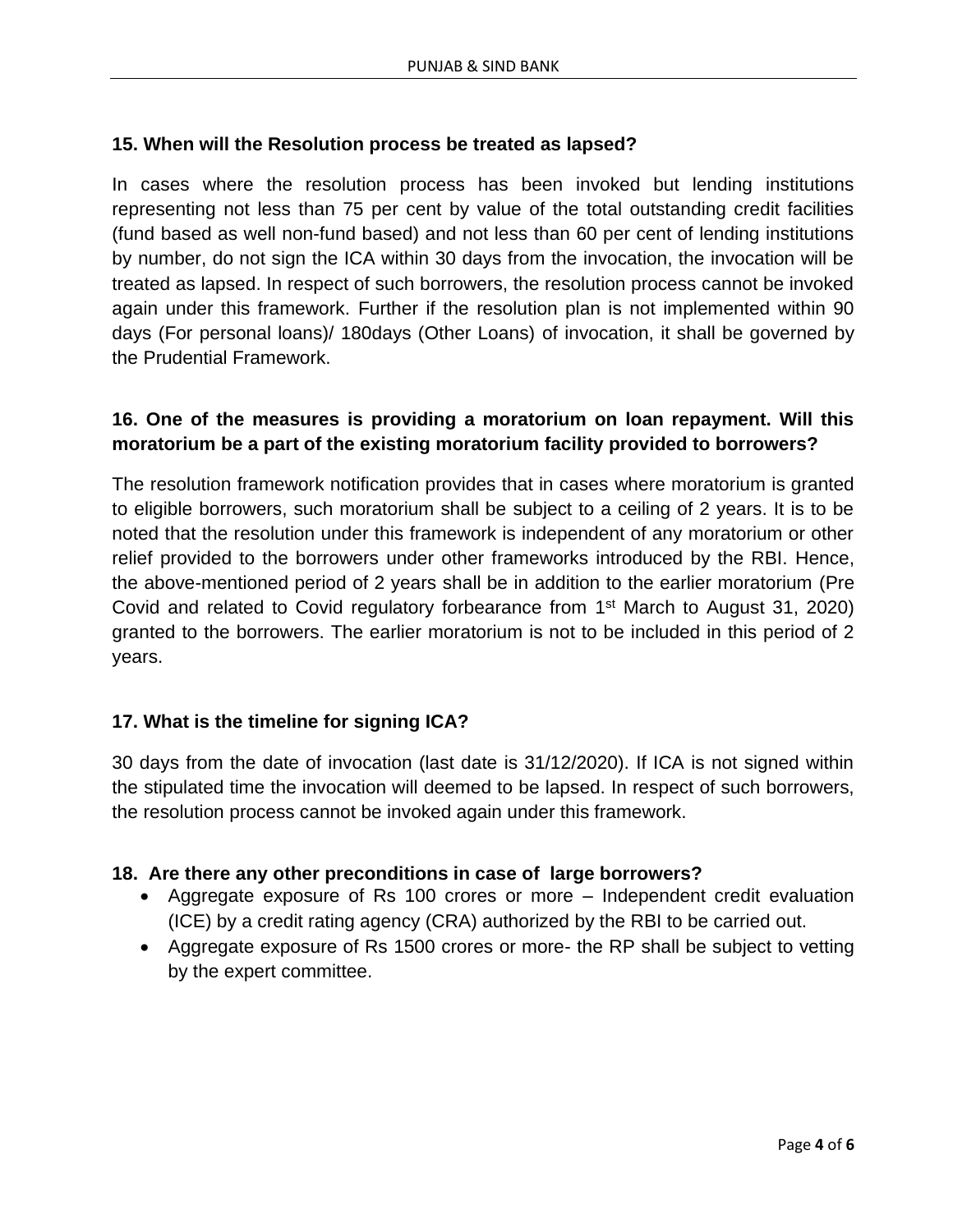



(\*) Implementation to be done within 90 days of invocation in case of personal loans (max date – 31st March 2021).

If any of the above timelines are breached at any point, the resolution process ceases to apply immediately in respect of the borrower concerned. Any resolution plan implemented in breach of the above stipulated timelines shall be fully governed by the Prudential Framework, or the relevant instructions as applicable to specific category of lending institutions where the Prudential Framework is not applicable, as if the resolution process was never invoked under this framework.

# **20. What shall be the asset classification after invocation & implementation of resolution plan under present framework?**

If resolution plan is implemented within the provisions of this facility, Standard asset accounts shall be retained as such, after implementation. A standard asset which subsequently slip to NPA between invocation and implementation can be upgraded as standard, as on the date of implementation of package. Additional finance granted will be classified as standard asset till implementation regardless of actual performance during interim period.